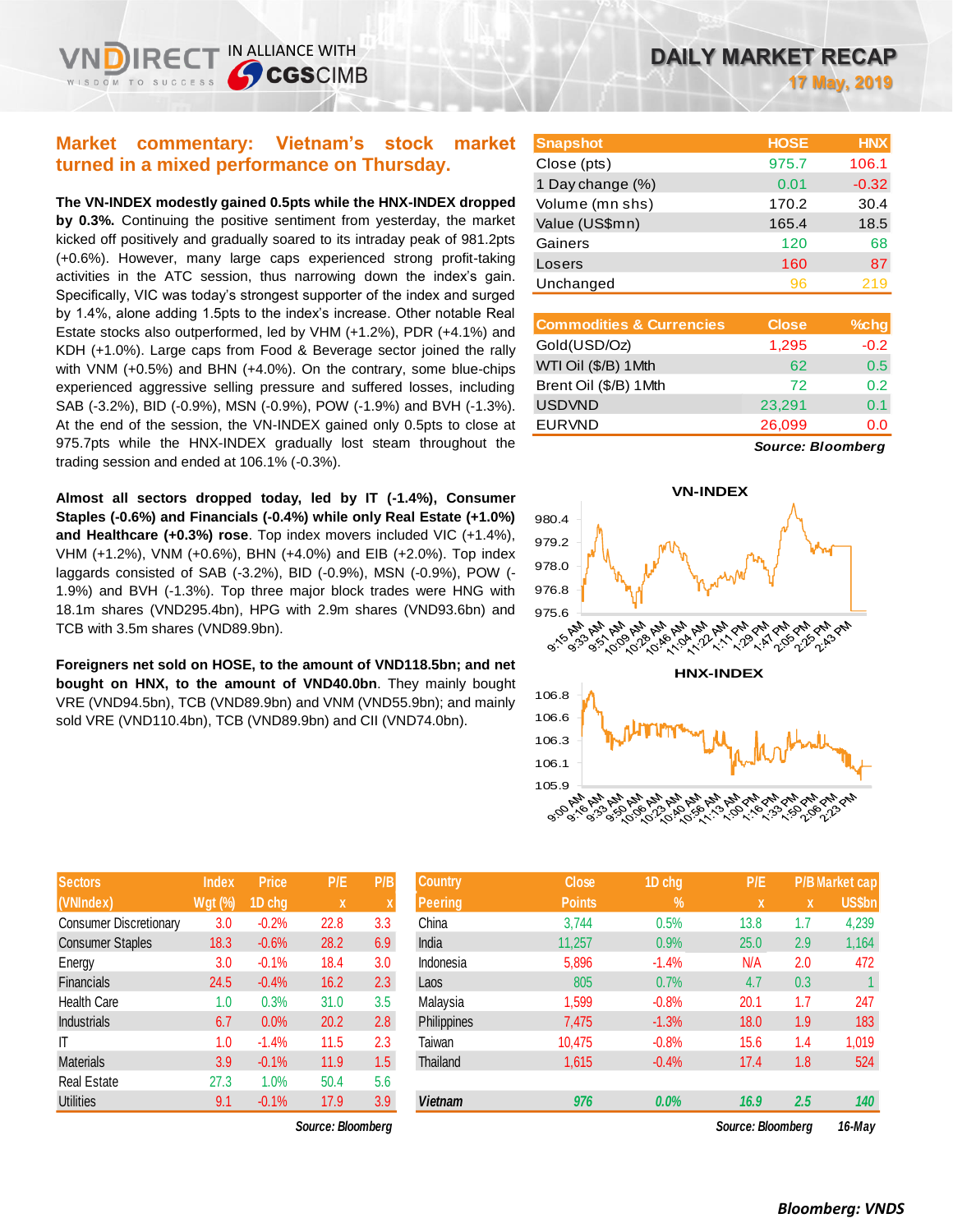#### **Market News**

**Oil climbed for a third day in the longest run of gains in three weeks as falling U.S. gasoline stockpiles supported the demand outlook and simmering tensions in the Middle East kept investors on edge.** Futures in New York rose as much as 0.9% after adding 1.6% over the previous two sessions. American gasoline inventories dropped by 1.12m barrels last week, more than three times as much as forecast, official data showed Wednesday. Saudi Arabia restarted its main cross-country oil pipeline after a drone attack by Iran-backed rebels, while the U.S. ordered all non-emergency staff to leave Iraq due to an "increased threat stream." The attacks on the pipeline and oil tankers in recent days have highlighted the vulnerability of energy infrastructure to a major conflict in the Middle East as relations between the U.S. and Iran deteriorate. Washington and Beijing's intensifying trade war has kept a lid on price gains, while a meeting of the OPEC+ in Jeddah this weekend will be watched for clues on whether output cuts will be extended. *(Bloomberg)*

**Industry 4.0 could boost Vietnam's GDP by up to 16%.** The Fourth Industrial Revolution could increase Vietnam's GDP by between US\$28.5bn and US\$62bn by 2030, equivalent to a rise of 7%- 16%, according to the Central Institute for Economic Management (CIEM). Figures released by CIEM at a workshop themed "Digital transformation to accelerate a sustainable future" showed that GDP per capita is expected to rise by between US\$315 and US\$640 by 2030 as a result of increased productivity and employment opportunities thanks to Industry 4.0. Speaking at the event on Wednesday, Pham Hoang Mai, general director of the Department of Science, Education, Natural Resources and Environment under the Ministry of Planning and Investment, said the industrial shift would benefit the country and its people. "Industry 4.0 offers great opportunities for Vietnam to quickly improve competitiveness and growth quality, as well as escape from the danger of lagging behind other nations," Mai said. He said that despite limitations in infrastructure and technological capacity, Vietnam has the potential to deploy Industry 4.0 technologies effectively. Positive factors include a large population of nearly 100m people, a high rate of mobile phone subscribers (139 subscriptions per 100 people, far more than in most of the world) and a young labour force with good training, especially in the IT sector. "The Government is working on many projects to move into the Industry 4.0 era," he said. "However, the most important thing is to have institutional reform of the domestic business climate to encourage innovation, especially in sectors with great potential for implementation such as manufacturing, processing, agriculture, finance, logistics, healthcare and education." He said the ministry proposed building a national innovation centre in Hòa Lạc Hi-Tech Park. The centre would have five areas of focus to create competitive advantages for the Red River Delta region including smart factories, digital media, cyber security, smart cities and the environment. *(Vietnamnews.vn)*

# **Notable Corporate Events**

**Vingroup Joint Stock Company (VIC VN) – business activities:** VIC has signed a strategic cooperation agreement with SK Group of Korea this morning. Following this, SK Group registers to buy total 205.5m VIC shares, of which 154.3m shares via private placement and 51.4m secondary shares from Vincommerce with the average price of VND113,000/share. Total trading value is about VND23,300bn (US\$1bn). *(Cafef.vn)*

*<to be continued>*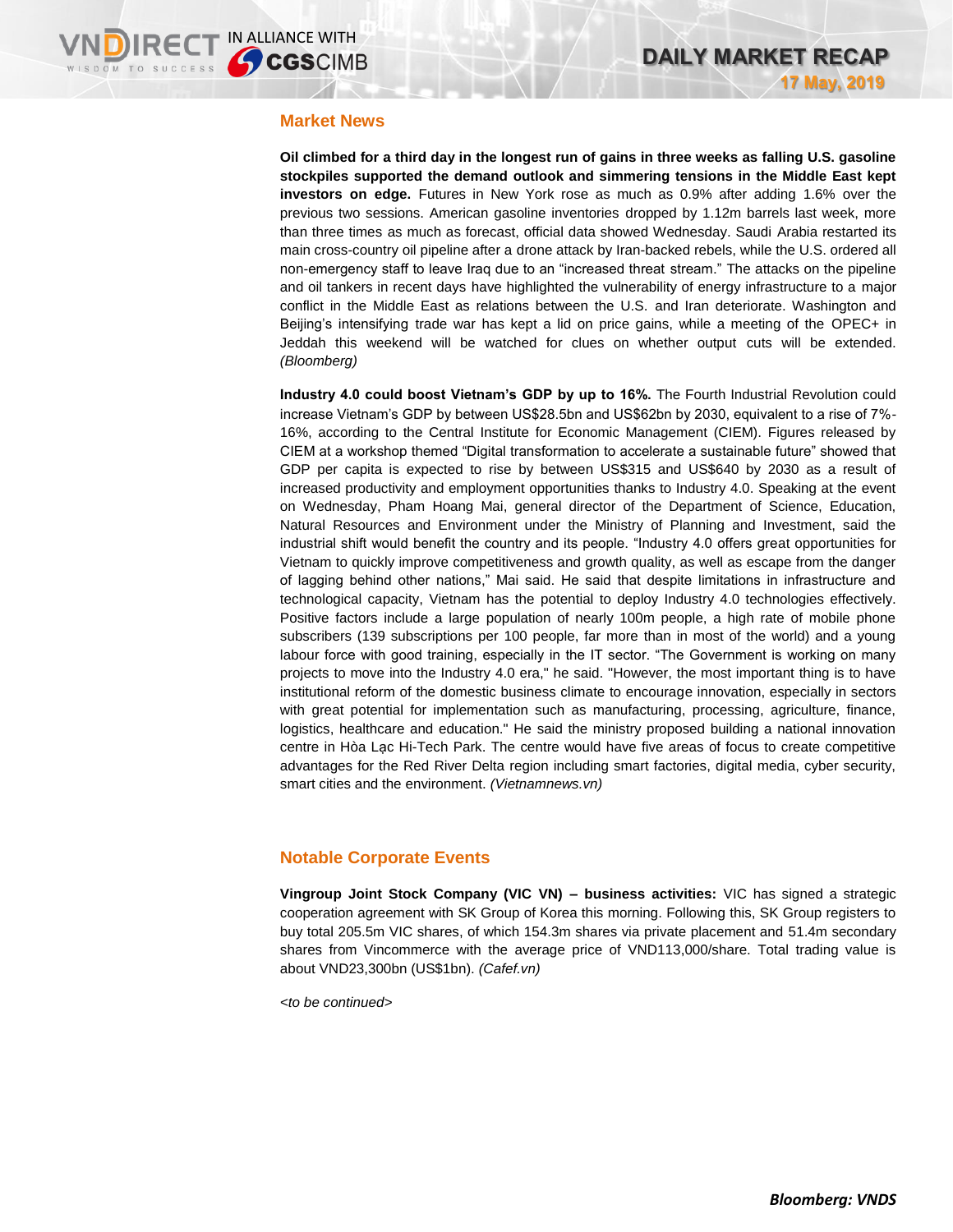**VNDIRECT IN ALLIANCE WITH** 

| <b>DAILY MARKET RECAP</b> |  |                     |
|---------------------------|--|---------------------|
|                           |  | <b>17 May, 2019</b> |

# **COVERAGE SUMMARY**

| Ticker          | Close<br>price | <b>Adjusted</b><br>target<br>price | <b>Dividend</b><br>yield | <b>Potential</b><br>return | <b>Rating</b> | Investment thesis summary/Update                                                                                                                                                                                                                                                                                                                                                                                                                                                                                                       | <b>Latest</b><br>report |
|-----------------|----------------|------------------------------------|--------------------------|----------------------------|---------------|----------------------------------------------------------------------------------------------------------------------------------------------------------------------------------------------------------------------------------------------------------------------------------------------------------------------------------------------------------------------------------------------------------------------------------------------------------------------------------------------------------------------------------------|-------------------------|
| PC <sub>1</sub> | 22,950         | 28,400                             | 0.0%                     | 23.7%                      | <b>ADD</b>    | 1. Robust backlog in 2019F. According to the company, the total<br>backlog of the grid erection and installation segment is estimated at<br>VND2,829bn at the beginning of 2019<br>2. Promising outlook for hydropower segment. Investments in<br>hydropower have gradually helped improved PC1's earnings quality<br>thanks to high margins and recurring, stable revenues.                                                                                                                                                           | Link                    |
| <b>LPB</b>      | 8,300          | 12,200                             | 12.0%                    | 59.0%                      | ADD           | 1. LPB has embarked on an extensive branch network expansion<br>initiative that is unmatched by other banks.<br>2. Potential for a boost in fee income from bancassurance.<br>3. LPB is considering migrating to HOSE. A listing on HOSE will<br>increase liquidity for LPB<br>4. High dividend yield on a low valuation.                                                                                                                                                                                                              | Link                    |
| <b>NLG</b>      | 30,850         | 35,500                             | 1.6%                     | 16.7%                      | ADD           | 1. Project delay has led to haircut of our FY18F presales estimate.<br>2. Project licenses bode well for FY19F launches.<br>3. New land parcel acquired in Dec to support long term growth.                                                                                                                                                                                                                                                                                                                                            | Link                    |
| <b>ACV</b>      | 80,000         | 105,000                            | $0.0\%$                  | 31.3%                      | ADD           | 1. ACV is a robust long-term bet on the aviation growth story than<br>even a basket of domestic airline stocks.<br>2. MOT's divestment of ACV stake to be a significant catalyst.<br>3. High return on capital and superior growth prospects justify<br>valuation premium.                                                                                                                                                                                                                                                             | Link                    |
| <b>DPM</b>      | 17,850         | 20,000                             | 5.6%                     | 17.7%                      | ADD.          | 1. Core urea business could face near-term margin pressure due to<br>the expected increases in gas input prices, which will outweigh ASP<br>recovery, in our view.<br>2. NH3-NPK project is the earnings growth driver over the next few<br>years, contributing 1.4-2.6tr annually to revenue starting from<br>2018F. However high interest expense and D&A burden could result<br>in annual losses in 2019-20F.<br>3. Pending VAT policy change in Vietnam is expected to boost<br>DPM's gross margin by 2-3% pts from 2019F onwards. | Link                    |
| QNS             | 33,500         | 43,900                             | 1.5%                     | 32.5%                      | ADD           | 1. QNS is the leading branded soymilk player in Vietnam and a<br>major sugar producer.<br>2. The company commanded 82% market share of the packaged<br>soymilk market and accounted for around 10% of total nationwide<br>sugar supply in 2017.                                                                                                                                                                                                                                                                                        | <b>Link</b>             |
| <b>LTG</b>      | 24,000         | 38,300                             | 8.3%                     | 67.9%                      | ADD           | 1. Market leader in the CPC segment with 21% market share (vs.<br>second largest player VFG with 8.3% market share). LTG could<br>easily maintain the market leadership in the segment thanks to (1)<br>extensive distribution network, and (2) established long-term<br>relationships with suppliers.<br>2. Long-term strategy is to focus on the Agrifood segment with high<br>potential in export markets such as China, Philippines, Indonesia,<br>etc.<br>3. LTG is trading far below its domestic peers.                         | Link                    |
| VCB             | 66,800         | 73,800                             | 1.2%                     | 11.7%                      | <b>HOLD</b>   | 1. Solid core earnings growth with earnings from divestment and<br>bancassurance deals creating uncaptured upside<br>2. Strongly positioned to penetrate the retail banking segment.<br>3. Well-regarded bank with best-in-class asset quality and strong<br>deposit franchise.<br>4. Successful private placement enhanced capital buffers.                                                                                                                                                                                           | <b>Link</b>             |
| <b>MBB</b>      | 21,300         | 34,000                             | 2.8%                     | 62.4%                      | ADD           | 1. Solid earnings on improving NIM and strong fee income growth<br>with huge room to continue to boost asset yields.<br>2. Continued shift towards retail lending supports NIM expansion.<br>3. Dynamic strategy to boost fee income.<br>4. Prudent risk management evinced by a clean balance sheet                                                                                                                                                                                                                                   | <b>Link</b>             |
| <b>VPB</b>      | 18,900         | 21,200                             | 0.0%                     | 12.2%                      | <b>HOLD</b>   | 1. The leading market player in consumer finance with high returns<br>on capital.<br>2. Stricter credit controls hampered earnings growth in FY18.<br>3. More digitalisation initiatives to grow fee income and cut costs.<br>VPB has launched a new digital platform in SME banking, retail<br>banking and consumer finance.                                                                                                                                                                                                          | <b>Link</b>             |
| <b>TCM</b>      | 30,000         | 32,300                             | 1.7%                     | 9.4%                       | <b>HOLD</b>   | 1. The only vertically-integrated textile manufacturer in Vietnam.<br>2. Sears's bankruptcy will dent FY18 and FY19F earnings.<br>3. EVFTA is expected to confer a competitive advantage to TCM<br>due to "Fabric forward Rules of Origin"                                                                                                                                                                                                                                                                                             | Link                    |
| <b>HPG</b>      | 32,300         | 33,100                             | 0.0%                     | 2.5%                       | <b>HOLD</b>   | 1. We believe HPG will further consolidate its domestic market<br>share.<br>2. Higher sales volume but lower ASP<br>3. Slight delay and capex overruns on the second phase of Dung<br>Quat Steel Complex project.                                                                                                                                                                                                                                                                                                                      | Link                    |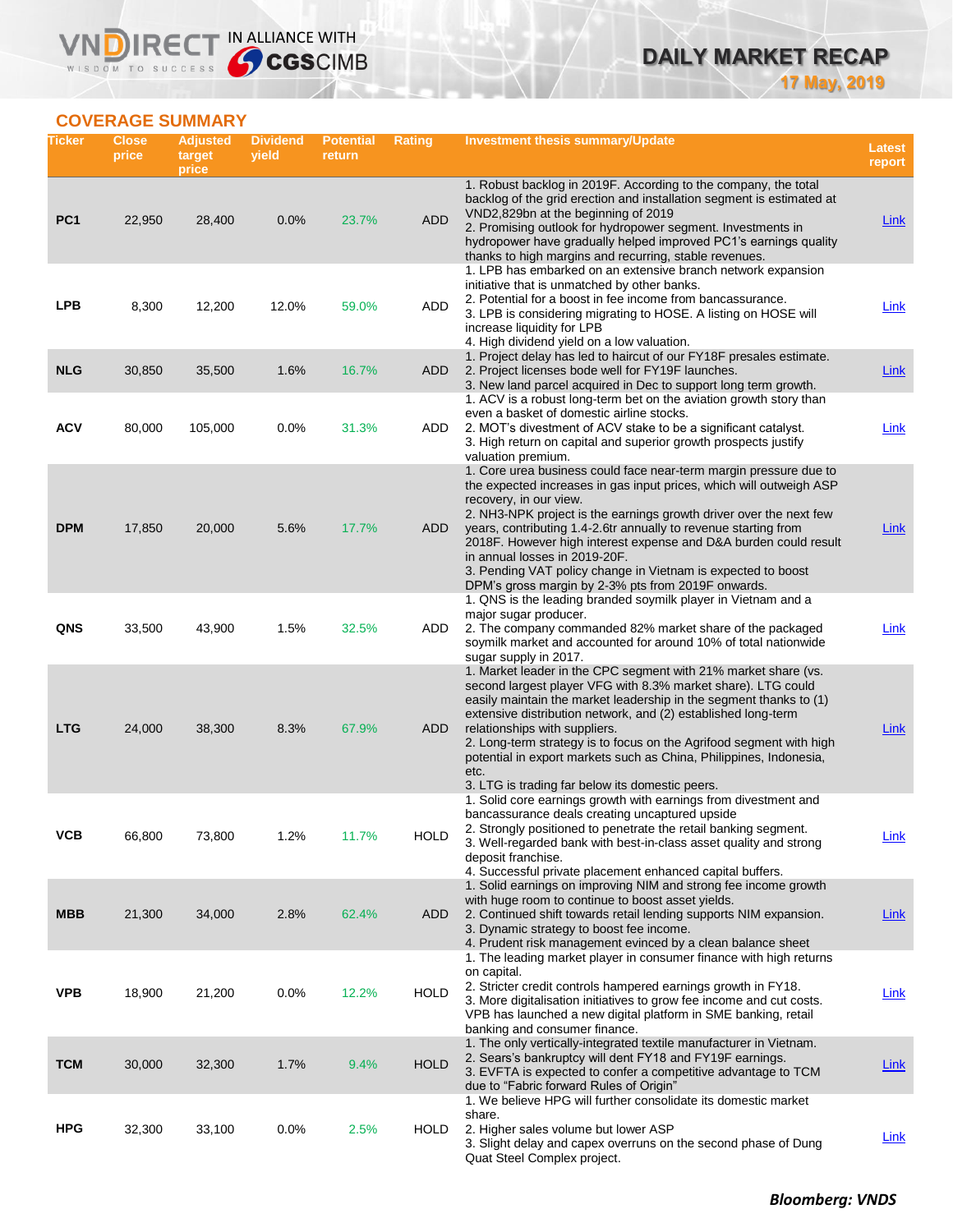# **DAILY MARKET RECAP**

**17 May, 2019**

| Ticker     | <b>Close</b><br>price | <b>Adjusted</b><br>target<br>price | <b>Dividend</b><br>yield | <b>Potential</b><br>return | <b>Rating</b> | <b>Investment thesis summary/Update</b>                                                                                                                                                                                                                                                                                                                                                                                                                                                                                                                                        | <b>Latest</b><br>report |
|------------|-----------------------|------------------------------------|--------------------------|----------------------------|---------------|--------------------------------------------------------------------------------------------------------------------------------------------------------------------------------------------------------------------------------------------------------------------------------------------------------------------------------------------------------------------------------------------------------------------------------------------------------------------------------------------------------------------------------------------------------------------------------|-------------------------|
| <b>PVT</b> | 16,450                | 21,000                             | 6.8%                     | 34.4%                      | <b>ADD</b>    | 1. A beneficiary of secular oil and gas demand growth in Vietnam<br>with stable cash flow and a robust business model.<br>2. PVT boasts a stable business model with assured annual<br>transportation volumes and long-term charter rates.<br>3. We see the ongoing fleet rejuvenation benefitting PVT's long-<br>term prospects.                                                                                                                                                                                                                                              | <b>Link</b>             |
| <b>STK</b> | 23,650                | 25,200                             | 6.4%                     | 12.9%                      | <b>HOLD</b>   | 1. Second-largest synthetic fiber manufacturer in Vietnam.<br>2. STK is a direct beneficiary of CPTPP and the US-China trade<br>war.<br>3. Trang Bang 5 (TB5) project's commercial operations will start in<br>1Q19F.                                                                                                                                                                                                                                                                                                                                                          | Link                    |
| IDI        | 8,270                 | 23,800                             | 13.3%                    | 201.0%                     | <b>ADD</b>    | 1. IDI has gradually risen to become one of the most promising<br>Vietnamese pangasius exporters. The firm has endured multiple<br>downturns in the industry, demonstrating its resilience and good<br>management quality. The share price, however, is volatile.<br>2. We expect that pangasius exports will grow strongly in 2018.<br>3. Fish feed segment and fishmeal/fish fat segment will see strong<br>growth in 2018<br>4. IDI will continue to increase its capacity to support growth over<br>the next 2-3 years.<br>5. High dividend yield and attractive valuation | Link                    |
| AAA        | 17,450                | 25,300                             | 11.6%                    | 56.6%                      | ADD           | 1. AAA is the largest plastic packaging manufacturer and exporter in<br>South East Asia, with current production capacity of 8,000<br>tonnes/month.<br>2. AAA will be able to capture market share globally in countries<br>such as Japan and the U.S.<br>3. AAA aims to expand its production and adopt effective cost<br>controls.                                                                                                                                                                                                                                           | Link                    |
| <b>PNJ</b> | 102,900               | 126,500                            | 1.7%                     | 24.7%                      | <b>ADD</b>    | 1. PNJ is leading the jewellery market in Vietnam with an estimated<br>30% market share in the branded segment in 2018, per<br>management.<br>2. Extensive store network and still expanding.<br>3. Sustained momentum at PNJ Gold and anticipated turnaround at<br>PNJ Silver to drive strong topline growth.                                                                                                                                                                                                                                                                 | Link                    |
| <b>KDH</b> | 30,400                | 33,500                             | 1.7%                     | 11.9%                      | <b>HOLD</b>   | 1. KDH owns 500ha land bank in the inner city area of HCMC<br>following its recent merger with Binh Chanh Construction &<br>Investment (BCI, Unlisted).<br>2. Its strategy to develop mid-range condos and gated townhouse<br>communities makes for a diversified range of products and lowers<br>market risk.<br>3. We believe KDH's high quality housing developments have<br>helped it to establish its brand name among prospective buyers,<br>driving strong sales absorption.                                                                                            | Link                    |
| <b>VGI</b> | 25,200                | 17,400                             | 0.0%                     | $-31.0%$                   | <b>REDUCE</b> | 1. VGI is the largest telco to be listed on Vietnam stock market and<br>holds the leading position in six out of nine countries under<br>coverage.<br>2. VGI provides full telecom services including calls, texts, mobile<br>data and fiber optic internet broadband in nine countries across<br>Africa, Latin America and Southeast Asia.<br>3. Long term growth driver will be Mytel, VGI's new JV in Myanmar,<br>given the domestic backdrop of a relatively high smartphone<br>adoption rate of 70% of total mobile users                                                 | Link                    |
| <b>DCM</b> | 8,570                 | 9,900                              | 5.8%                     | 21.3%                      | ADD           | 1. Parent company PVN guarantees 12% ROE for the company's<br>urea operations in FY15-18F, protecting DCM from adverse market<br>movements.<br>2. Changes to Vietnam's VAT policy in 2018-19F could help expand<br>DCM's gross margin by 3-4% from 2019F onwards, in our view.<br>3. Uncertainty around 2019F input gas price policy, however, is a<br>major risk that could counter positive effects of VAT policy change.                                                                                                                                                    | <u>Link</u>             |
| <b>VTP</b> | 189,900               | 157,000                            | 0.8%                     | $-16.5%$                   | <b>REDUCE</b> | 1. High growth company in a fast-evolving industry.<br>2. VTP's market share gains can be attributed to advanced<br>technology and strong infrastructure.<br>3. VTP's core sales is expected to grow at a CAGR of 48.5% to<br>2020.<br>4. Healthy financial status with strong cash reserves and high ROE.                                                                                                                                                                                                                                                                     | Link                    |
| <b>ACB</b> | 29,300                | 39,800                             | 0.0%                     | 35.8%                      | ADD           | 1. Well-established retail brand name and customer base.<br>2. Large retail customer base enables a strong fee income<br>franchise.<br>3. Legacy issues resolved, resulting in a healthy balance sheet.                                                                                                                                                                                                                                                                                                                                                                        | Link                    |

**VNDIRECT IN ALLIANCE WITH**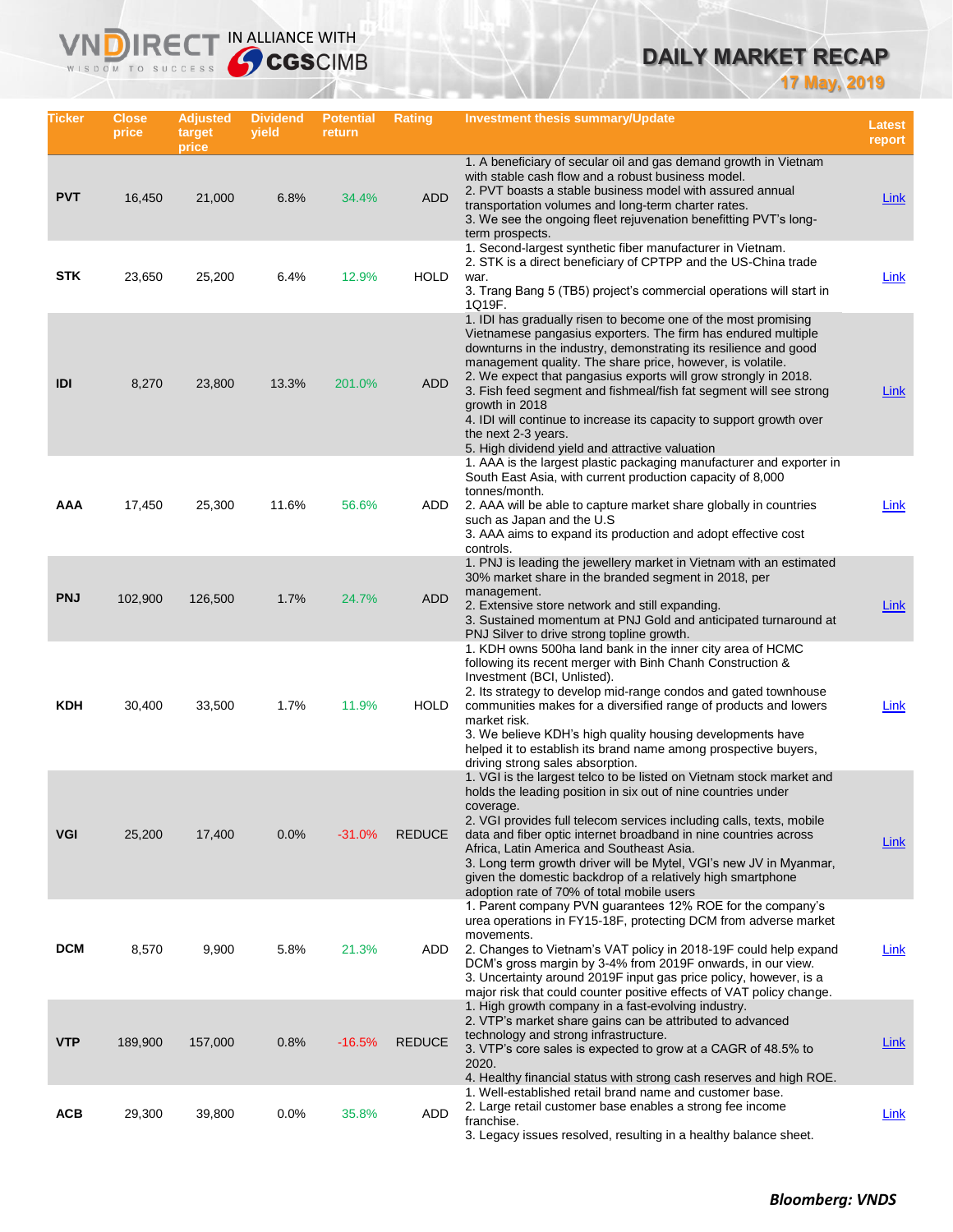# **DAILY MARKET RECAP**

**17 May, 2019**

| <b>Ticker</b> | <b>Close</b><br>price | <b>Adjusted</b><br>target<br>price | <b>Dividend</b><br>yield | <b>Potential</b><br>return | Rating        | <b>Investment thesis summary/Update</b>                                                                                                                                                                                                                                                                                                                                                                                       | Latest<br>report |
|---------------|-----------------------|------------------------------------|--------------------------|----------------------------|---------------|-------------------------------------------------------------------------------------------------------------------------------------------------------------------------------------------------------------------------------------------------------------------------------------------------------------------------------------------------------------------------------------------------------------------------------|------------------|
| <b>GAS</b>    | 110,100               | 91,600                             | 3.8%                     | $-13.0%$                   | <b>REDUCE</b> | 1. Flat oil price outlook could weigh on sales growth<br>2. Depleting gas supply puts pressure on input costs<br>3. Demand and capacity expansion to partly offset rising costs                                                                                                                                                                                                                                               | <b>Link</b>      |
| <b>PVS</b>    | 24,100                | 25,000                             | 5.0%                     | 8.8%                       | <b>HOLD</b>   | 1. A diversified oilfield services company with strong financial health<br>2. Key beneficiary of Vietnam's push for renewed dry gas reserves<br>3. Strong earnings growth expected in FY18-21F                                                                                                                                                                                                                                | Link             |
| <b>PVD</b>    | 20,650                | 20,000                             | 0.0%                     | $-3.1%$                    | <b>HOLD</b>   | 1. PVD's rig fleet as young enough to benefit from anticipated global<br>oilfield services market upturn<br>2. We differ in expecting PVD's profitability to turn around in FY19-<br>21F                                                                                                                                                                                                                                      | Link             |
| <b>MSH</b>    | 58,600                | 62,500                             | 6.0%                     | 12.7%                      | <b>HOLD</b>   | 1. MSH leads position in apparel manufacturing industry, solidified<br>by a strong customer base of global premium fashion brands.<br>2. A change in product mix with larger contribution from high-margin<br>FOB (Free on Board) apparel production is expected to be the near-<br>term growth driver.                                                                                                                       | Link             |
| <b>MWG</b>    | 86,000                | 118,800                            | 1.6%                     | 39.8%                      | ADD           | 1. Mobile World Investment Corporation (MWG) is the largest<br>consumer electronics retailer in term of both revenue and earnings.<br>2. CE retail business is expected to be a stable short-term growth<br>engine.<br>3. We see long-term potential in the grocery retail business,<br>underpinned by: 1) high-growth segment to lure both local and<br>foreign retailers; and 2) improving performance of BHX in late-2018. | <b>Link</b>      |

**VNDIRECT IN ALLIANCE WITH**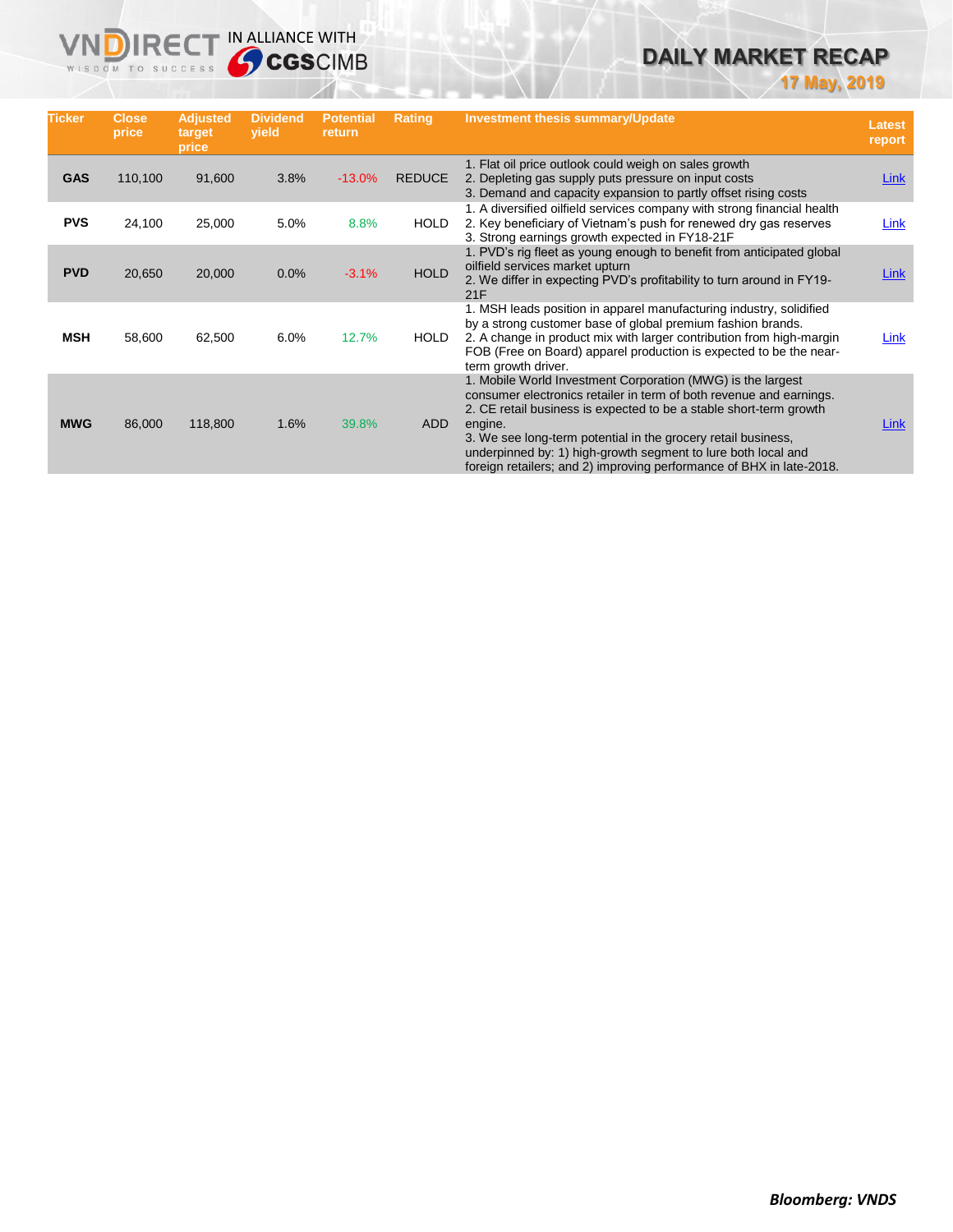# **MARKET MOVEMENTS**

WISDOM TO SUCCESS

ח

| <b>HOSE</b>        |              |       |         |         |              |
|--------------------|--------------|-------|---------|---------|--------------|
| <b>Top gainers</b> |              |       |         |         | <b>VND</b>   |
| <b>Ticker</b>      | Last         | Cha   | $%$ chq | Vol.    | <b>Index</b> |
|                    | <b>Price</b> |       |         |         | impact       |
| <b>OPC</b>         | 50,500       | 3,300 | 6.99    | 10      | 0.026        |
| <b>SRC</b>         | 26,200       | 1,700 | 6.94    | 120,140 | 0.014        |
| <b>BTT</b>         | 36,450       | 2,350 | 6.89    | 40      | 0.009        |
| <b>MCP</b>         | 25,000       | 1,600 | 6.84    | 2,220   | 0.007        |
| VNL                | 16,500       | 1,050 | 6.80    | 10      | 0.003        |

**IRECT IN ALLIANCE WITH** 

| <b>Top losers</b> |              |          |         |       | <b>VND</b>   |
|-------------------|--------------|----------|---------|-------|--------------|
| <b>Ticker</b>     | Last         | Cha      | %chq    | Vol.  | <b>Index</b> |
|                   | <b>Price</b> |          |         |       | impact       |
| HOT               | 30,700       | $-2,300$ | $-6.97$ | 120   | $-0.006$     |
| LM <sub>8</sub>   | 20,900       | $-1,550$ | $-6.90$ | 280   | $-0.004$     |
| <b>LGC</b>        | 22,300       | $-1,650$ | $-6.89$ | 120   | $-0.095$     |
| <b>AGF</b>        | 4,210        | $-310$   | $-6.86$ | 7,710 | $-0.003$     |
| <b>PNC</b>        | 13,600       | $-1,000$ | $-6.85$ | 250   | $-0.003$     |

| <b>Top index movers</b> |              |       |         |         |        |  |  |  |
|-------------------------|--------------|-------|---------|---------|--------|--|--|--|
| <b>Ticker</b>           | Last         | Cha   | $%$ chq | Vol.    | Index  |  |  |  |
|                         | <b>Price</b> |       |         |         | impact |  |  |  |
| <b>VIC</b>              | 116.900      | 1.600 | 1.39    | 773,010 | 1.528  |  |  |  |
| <b>VHM</b>              | 87,000       | 1,000 | 1.16    | 953,330 | 1.002  |  |  |  |
| VNM                     | 136,400      | 800   | 0.59    | 702,130 | 0.417  |  |  |  |
| <b>BHN</b>              | 92,600       | 3,600 | 4.04    | 3,250   | 0.250  |  |  |  |
| EIB                     | 18,000       | 350   | 1.98    | 101,390 | 0.129  |  |  |  |

| <b>Top index laggers</b> | <b>VND</b>   |          |         |         |              |
|--------------------------|--------------|----------|---------|---------|--------------|
| <b>Ticker</b>            | Last         | Cha      | %chq    | Vol.    | <b>Index</b> |
|                          | <b>Price</b> |          |         |         | impact       |
| <b>SAB</b>               | 245,000      | $-8,000$ | $-3.16$ | 20,320  | $-1.535$     |
| <b>BID</b>               | 32,600       | $-300$   | $-0.91$ | 776,200 | $-0.307$     |
| <b>MSN</b>               | 87,000       | -800     | $-0.91$ | 359.320 | $-0.278$     |
| <b>POW</b>               | 15,200       | $-300$   | $-1.94$ | 2.16MLN | $-0.210$     |
| <b>BVH</b>               | 78,000       | $-1,000$ | $-1.27$ | 523.210 | $-0.210$     |

|               | <b>VND</b><br><b>Top liquidity</b> |        |         |         |              |  |  |  |  |  |  |  |  |
|---------------|------------------------------------|--------|---------|---------|--------------|--|--|--|--|--|--|--|--|
| <b>Ticker</b> | Last                               | Cha    | %chq    | Val.    | <b>Index</b> |  |  |  |  |  |  |  |  |
|               | <b>Price</b>                       |        |         | (VNDbn) | impact       |  |  |  |  |  |  |  |  |
| <b>ROS</b>    | 32,650                             | 50     | 0.15    | 310     | 0.008        |  |  |  |  |  |  |  |  |
| <b>VRE</b>    | 36,600                             | 0      | 0.00    | 179     | 0.000        |  |  |  |  |  |  |  |  |
| VNM           | 136,400                            | 800    | 0.59    | 95      | 0.417        |  |  |  |  |  |  |  |  |
| <b>FPT</b>    | 49,650                             | $-750$ | $-1.49$ | 95      | $-0.138$     |  |  |  |  |  |  |  |  |
| <b>VIC</b>    | 116,900                            | 1,600  | 1.39    | 91      | 1.528        |  |  |  |  |  |  |  |  |

| <b>HOSE</b>        |              |       |      |         |              |                    |              | <b>HNX</b> |       |         |              |
|--------------------|--------------|-------|------|---------|--------------|--------------------|--------------|------------|-------|---------|--------------|
| <b>Top gainers</b> |              |       |      |         | <b>VND</b>   | <b>Top gainers</b> |              |            |       |         | <b>VND</b>   |
| Ticker             | Last         | Chg   | %chq | Vol.    | <b>Index</b> | Ticker             | Last         | Chg        | %chq  | Vol.    | <b>Index</b> |
|                    | <b>Price</b> |       |      |         | impact       |                    | <b>Price</b> |            |       |         | impact       |
| OPC                | 50.500       | 3,300 | 6.99 | 10      | 0.026        | AAV                | 11,000       | 1.000      | 10.00 | .41 MLN | 0.007        |
| <b>SRC</b>         | 26,200       | 1,700 | 6.94 | 120.140 | 0.014        | <b>HJS</b>         | 26,400       | 2,400      | 10.00 | 200     | 0.008        |
| BTT                | 36.450       | 2,350 | 6.89 | 40      | 0.009        | VC9                | 11,000       | 1.000      | 10.00 | 2,000   | 0.007        |
| <b>MCP</b>         | 25,000       | 1,600 | 6.84 | 2,220   | 0.007        | <b>VCM</b>         | 26,400       | 2,400      | 10.00 | 100     | 0.002        |
| VNL                | 16,500       | 1,050 | 6.80 | 10      | 0.003        | <b>PCT</b>         | 6,700        | 600        | 9.84  | 500     | 0.003        |

| <b>Top losers</b> |                      |          |         |       | <b>VND</b>         | <b>Top losers</b> |                      |          |          |         |                        |  |
|-------------------|----------------------|----------|---------|-------|--------------------|-------------------|----------------------|----------|----------|---------|------------------------|--|
| <b>Ticker</b>     | Last<br><b>Price</b> | Chg      | %chq    | Vol.  | <b>Index</b>       | Ticker            | Last<br><b>Price</b> | Chg      | $%$ chq  | Vol.    | <b>Index</b><br>impact |  |
| нот               | 30.700               | $-2,300$ | $-6.97$ | 120   | impact<br>$-0.006$ | <b>ACM</b>        | 500                  | $-100$   | $-16.67$ | 81.400  | $-0.005$               |  |
| LM <sub>8</sub>   | 20,900               | $-1,550$ | $-6.90$ | 280   | $-0.004$           | <b>DCS</b>        | 500                  | $-100$   | $-16.67$ | 258.100 | $-0.006$               |  |
| LGC               | 22,300               | $-1.650$ | $-6.89$ | 120   | $-0.095$           | <b>PW</b>         | 500                  | $-100$   | $-16.67$ | 82.700  | $-0.002$               |  |
| AGF               | 4.210                | $-310$   | $-6.86$ | 7,710 | $-0.003$           | <b>PPY</b>        | 13,600               | $-2.400$ | $-15.00$ | 100     | $-0.003$               |  |
| <b>PNC</b>        | 13,600               | $-1,000$ | $-6.85$ | 250   | $-0.003$           | TDN               | 5,700                |          | $-14.93$ | 2,100   | $-0.009$               |  |

|            | Top index movers     |       |      |         | <b>VND</b>      | <b>Top index movers</b> |                      |     |         |         |                 |
|------------|----------------------|-------|------|---------|-----------------|-------------------------|----------------------|-----|---------|---------|-----------------|
| Ticker     | Last<br><b>Price</b> | Chg   | %chq | Vol.    | Index<br>impact | Ticker                  | Last<br><b>Price</b> | Chg | $%$ chq | Vol.    | <b>Index</b>    |
| VIC        | 116.900              | 1.600 | 1.39 | 773.010 | 1.528           | LAS                     | 9.200                | 800 | 9.52    | 114,400 | impact<br>0.032 |
| <b>VHM</b> | 87,000               | 1.000 | 1.16 | 953.330 | 1.002           | <b>DGC</b>              | 31,900               | 400 | 1.27    | 78,300  | 0.030           |
| <b>VNM</b> | 136.400              | 800   | 0.59 | 702.130 | 0.417           | <b>DNP</b>              | 15.000               | 500 | 3.45    | 4.300   | 0.025           |
| <b>BHN</b> | 92,600               | 3.600 | 4.04 | 3,250   | 0.250           | <b>SHN</b>              | 9,100                | 200 | 2.25    | 6.700   | 0.024           |
| EIB        | 18.000               | 350   | 1.98 | 101,390 | 0.129           | <b>PVX</b>              | 1,300                | 100 | 8.33    | 363.700 | 0.020           |

|            | <b>Top index laggers</b> |          |         |         | VND                    | Top index laggers |                      | <b>VND</b> |         |         |                        |
|------------|--------------------------|----------|---------|---------|------------------------|-------------------|----------------------|------------|---------|---------|------------------------|
| Ticker     | Last<br><b>Price</b>     | Chg      | %chq    | Vol.    | <b>Index</b><br>impact | Ticker            | Last<br><b>Price</b> | Chg        | $%$ chq | Vol.    | <b>Index</b><br>impact |
| <b>SAB</b> | 245,000                  | $-8.000$ | $-3.16$ | 20.320  | $-1.535$               | ACB               | 29,300               | $-200$     | $-0.68$ | 1.47MLN | $-0.248$               |
| <b>BID</b> | 32,600                   | $-300$   | $-0.91$ | 776.200 | $-0.307$               | <b>NVB</b>        | 8,700                | $-200$     | $-2.25$ | 408.100 | $-0.058$               |
| <b>MSN</b> | 87.000                   | $-800$   | $-0.91$ | 359.320 | $-0.278$               | <b>SRA</b>        | 15.800               | $-1.700$   | $-9.71$ | 91.500  | $-0.031$               |
| <b>POW</b> | 15,200                   | $-300$   | $-1.94$ | 2.16MLN | $-0.210$               | <b>PVI</b>        | 38,100               | $-800$     | $-2.06$ | 128,500 | $-0.028$               |
| <b>BVH</b> | 78,000                   | $-1.000$ | $-1.27$ | 523.210 | $-0.210$               | <b>VCS</b>        | 62,500               | $-700$     | $-1.11$ | 99,000  | $-0.023$               |

| <b>VND</b><br><b>Top liquidity</b> |              |        |         |         |          | <b>Top liquidity</b> |              |        |         |         | <b>VND</b>   |
|------------------------------------|--------------|--------|---------|---------|----------|----------------------|--------------|--------|---------|---------|--------------|
| Ticker                             | Last         | Chg    | $%$ chq | Val.    | Index    | Ticker               | Last         | Chg    | $%$ chq | Val.    | <b>Index</b> |
|                                    | <b>Price</b> |        |         | (VNDbn) | impact   |                      | <b>Price</b> |        |         | (VNDbn) | impact       |
| <b>ROS</b>                         | 32.650       | 50     | 0.15    | 310     | 0.008    | <b>PVS</b>           | 24.100       |        | 0.00    | 81      | 0.000        |
| <b>VRE</b>                         | 36,600       | 0      | 0.00    | 179     | 0.000    | <b>ACB</b>           | 29,300       | $-200$ | $-0.68$ | 43      | $-0.248$     |
| <b>VNM</b>                         | 136,400      | 800    | 0.59    | 95      | 0.417    | VGC                  | 20.500       | $-100$ | $-0.49$ | 27      | $-0.018$     |
| <b>FPT</b>                         | 49.650       | $-750$ | $-1.49$ | 95      | $-0.138$ | <b>SHB</b>           | 7,400        | 0      | 0.00    | 23      | 0.000        |
| VIC                                | 116.900      | .600   | 1.39    | 91      | .528     | AAV                  | 11,000       | ,000   | 10.00   | 15      | 0.007        |

*Source: Bloomberg*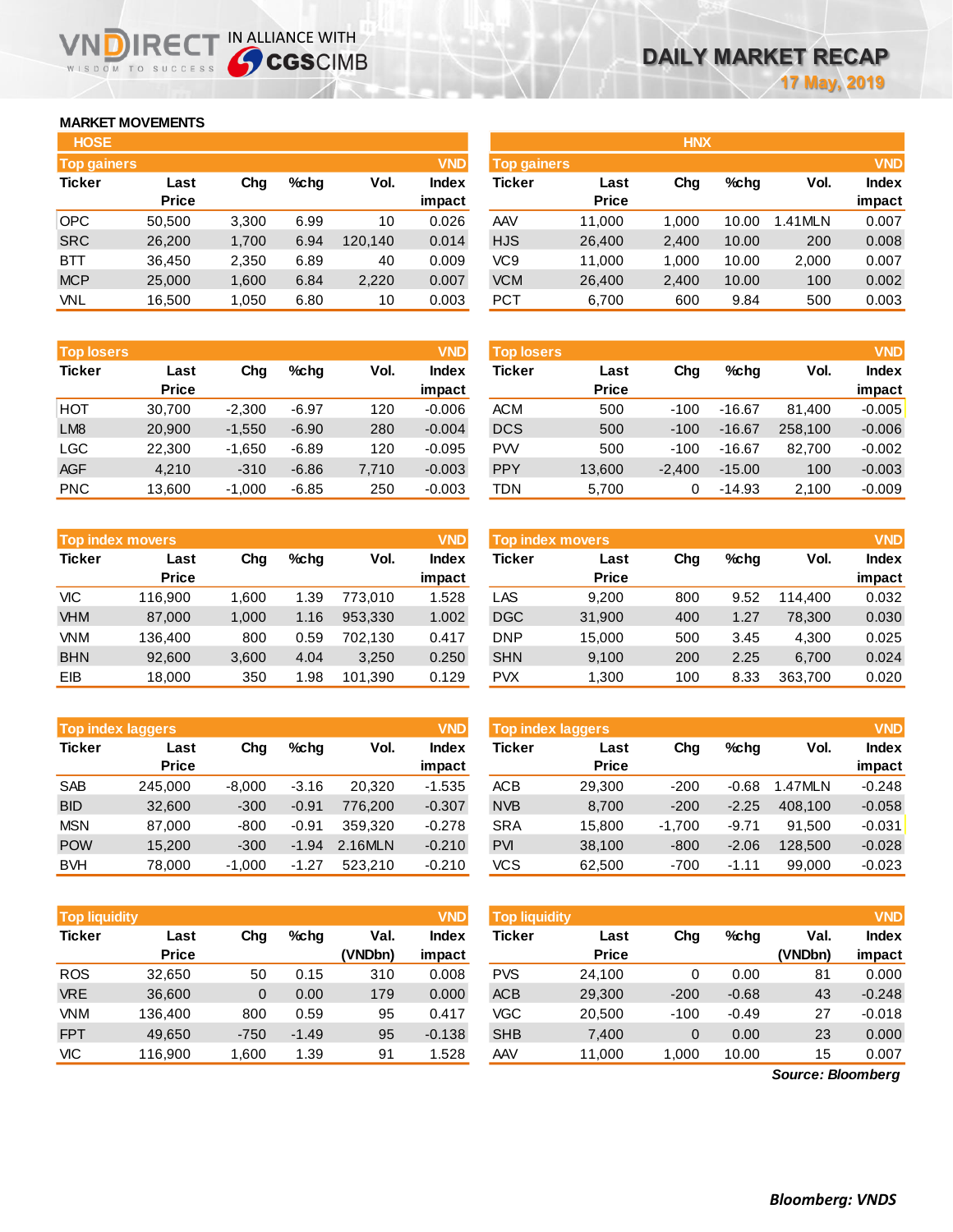# **FOREIGN ACTIVITIES**

| <b>Volume (Mn'shs)</b> | <b>HOSE</b> | <b>HNX</b> | <b>Value (VND'bn)</b> | <b>HOSE</b> | <b>HNX</b> |
|------------------------|-------------|------------|-----------------------|-------------|------------|
| <b>BUY</b>             | 13.6        | 1.8        | <b>BUY</b>            | 555.1       | 58.5       |
| % of market            | 8.1%        | 6.0%       | % of market           | 15.0%       | 13.6%      |
| <b>SELL</b>            | 17.1        | 1.1        | <b>SELL</b>           | 673.5       | 18.5       |
| % of market            | 10.3%       | 3.5%       | % of market           | 18.2%       | 4.3%       |
| <b>NET BUY (SELL)</b>  | (3.57)      | 0.8        | <b>NET BUY (SELL)</b> | (118.5)     | 40.0       |

*Source: HSX, HNX*



**Foreign net buy/sell (30 days) in VND'bn**

**HOSE HNX** 

| <b>YTD ACCUMULATION</b> |             |            |                       |             |                             |
|-------------------------|-------------|------------|-----------------------|-------------|-----------------------------|
| <b>Volume (MIn'shs)</b> | <b>HOSE</b> | <b>HNX</b> | Value (VND'bn)        | <b>HOSE</b> | <b>HNX</b>                  |
| <b>BUY</b>              | 1.427.6     | 114.4      | <b>BUY</b>            | 62,439.2    | 2,065.3                     |
| % of market             | 9.4%        | 3.5%       | % of market           | 19.1%       | 1.2%                        |
| <b>SELL</b>             | 1,394.1     | 141.0      | <b>SELL</b>           | 59,152.1    | 2,429.3                     |
| % of market             | 9.2%        | 4.3%       | % of market           | 18.1%       | 1.4%                        |
| <b>NET BUY (SELL)</b>   | 33.5        | (26.5)     | <b>NET BUY (SELL)</b> | 3,287       | (364.1)<br>Source: HSX, HNX |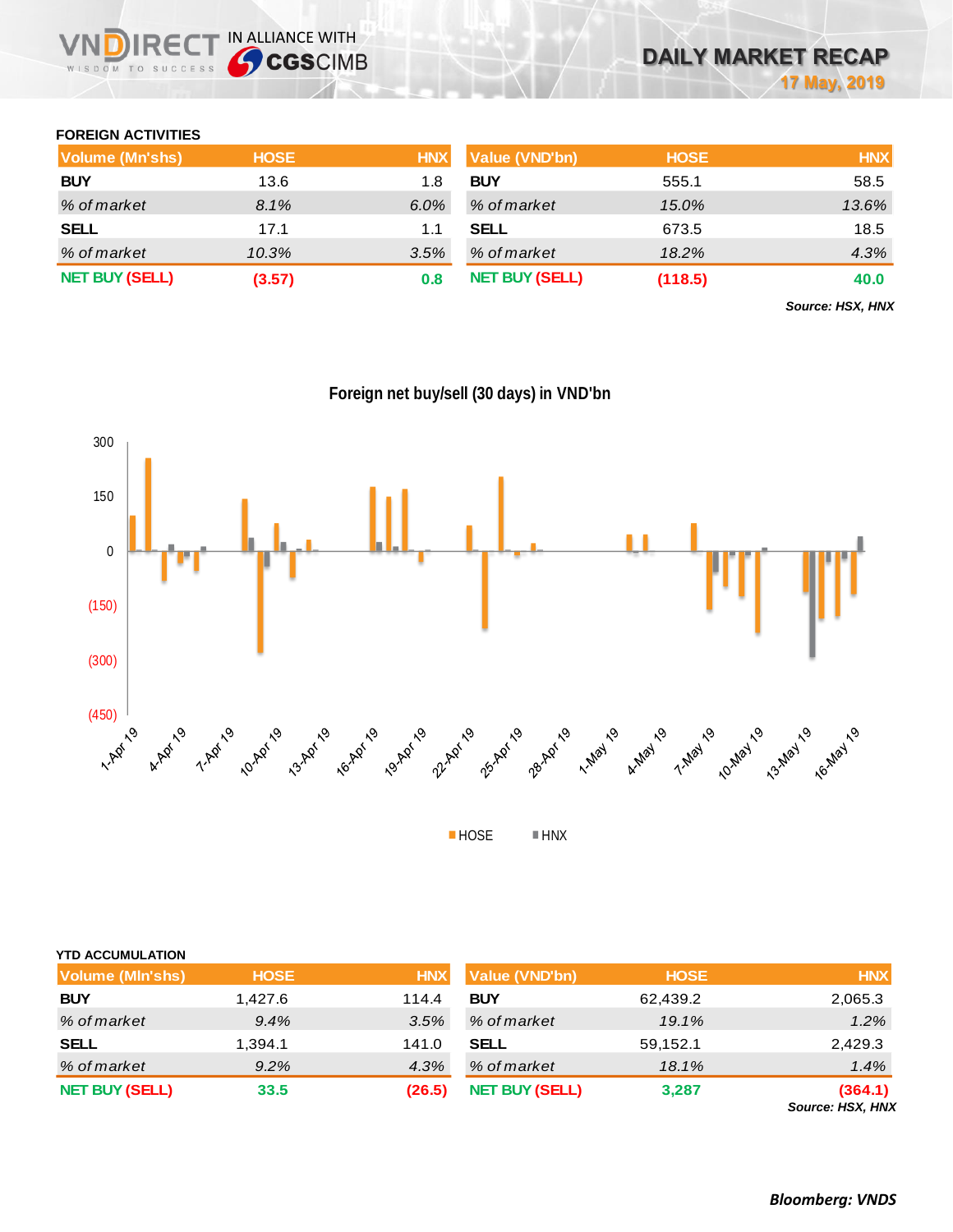#### **FOREIGN ACTIVITIES**

WISDOM TO SUCCESS

n

**IRECT IN ALLIANCE WITH** 

|               |                               | <b>HOSE</b> |         |       |                 |            |                                                | <b>HNX</b>     |         |       |                        |  |
|---------------|-------------------------------|-------------|---------|-------|-----------------|------------|------------------------------------------------|----------------|---------|-------|------------------------|--|
|               | Top buy by foreigners (value) |             |         |       |                 |            | <b>VND'bn</b><br>Top buy by foreigners (value) |                |         |       |                        |  |
| <b>Ticker</b> | Last<br><b>Price</b>          | Chg         | $%$ chg | Value | Index<br>impact | Ticker     | Last<br><b>Price</b>                           | Chg            | %chg    | Value | <b>Index</b><br>impact |  |
| <b>VRE</b>    | 36,600                        | 0           | 0.00    | 94.5  | 0.000           | <b>PVI</b> | 38,100                                         | $-800$         | $-2.06$ | 48.6  | 0.000                  |  |
| <b>TCB</b>    | 23,750                        | $-200$      | $-0.84$ | 89.9  | $-0.209$        | <b>PVS</b> | 24,100                                         | $\overline{0}$ | 0.00    | 4.3   | 0.000                  |  |
| <b>VNM</b>    | 136.400                       | 800         | 0.59    | 55.9  | 0.417           | VGC        | 20.500                                         | $-100$         | $-0.49$ | 3.2   | 0.000                  |  |
| <b>FPT</b>    | 49,650                        | $-750$      | $-1.49$ | 54.0  | $-0.138$        | <b>VCS</b> | 62,500                                         | $-700$         | $-1.11$ | 0.4   | 0.000                  |  |
| SCS           | 163,000                       | 1,900       | 1.18    | 32.2  | 0.028           | <b>HHP</b> | 16,800                                         | 700            | 4.35    | 0.4   | 0.000                  |  |

|               | <b>VND'bn</b><br>Top sell by foreigners (value) |        |         |       |                 |            | Top sell by foreigners (value) |        |         |       |                 |
|---------------|-------------------------------------------------|--------|---------|-------|-----------------|------------|--------------------------------|--------|---------|-------|-----------------|
| <b>Ticker</b> | Last<br><b>Price</b>                            | Chg    | $%$ chg | Value | Index<br>impact | Ticker     | Last<br><b>Price</b>           | Chg    | %chg    | Value | Index<br>impact |
| <b>VRE</b>    | 36.600                                          | 0      | 0.00    | 110.4 | 0.000           | <b>PVS</b> | 24.100                         | 0      | 0.00    | 11.4  | 0.000           |
| <b>TCB</b>    | 23,750                                          | $-200$ | $-0.84$ | 89.9  | $-0.209$        | <b>VGC</b> | 20,500                         | $-100$ | $-0.49$ | 4.7   | 0.000           |
| CII           | 23.400                                          | 200    | 0.86    | 74.0  | 0.017           | IDJ        | 3.700                          | $-100$ | $-2.63$ | 0.6   | 0.000           |
| <b>VHM</b>    | 87,000                                          | 1,000  | 1.16    | 60.5  | 1.002           | <b>BVS</b> | 12,300                         | 0      | 0.00    | 0.3   | 0.000           |
| <b>FPT</b>    | 49,650                                          | $-750$ | $-1.49$ | 54.2  | $-0.138$        | <b>TNG</b> | 22.100                         | $-100$ | $-0.45$ | 0.3   | 0.000           |

|               | <b>VND'bn</b><br>Top net buy by foreigners (value) |          |         |       |                 |               | Top net buy by foreigners (value) |        |         |       |                        |
|---------------|----------------------------------------------------|----------|---------|-------|-----------------|---------------|-----------------------------------|--------|---------|-------|------------------------|
| <b>Ticker</b> | Last<br><b>Price</b>                               | Chg      | $%$ chg | Value | Index<br>impact | <b>Ticker</b> | Last<br><b>Price</b>              | Chg    | %chg    | Value | <b>Index</b><br>impact |
| <b>BVH</b>    | 78.000                                             | $-1.000$ | $-1.27$ | 13.5  | $-0.210$        | PVI           | 38.100                            | $-800$ | $-2.06$ | 48.6  | 0.000                  |
| <b>MSH</b>    | 58,600                                             | 800      | 1.38    | 12.1  | 0.011           | <b>VCS</b>    | 62,500                            | $-700$ | $-1.11$ | 0.4   | 0.000                  |
| <b>PTB</b>    | 63,300                                             | 1,400    | 2.26    | 8.0   | 0.020           | <b>HHP</b>    | 16,800                            | 700    | 4.35    | 0.4   | 0.000                  |
| <b>PLX</b>    | 64,400                                             | 0        | 0.00    | 3.8   | 0.000           | <b>AMV</b>    | 31,000                            | $-400$ | $-1.27$ | 0.2   | 0.000                  |
| <b>HSG</b>    | 8.210                                              | -60      | $-0.73$ | 3.8   | $-0.008$        | <b>BCC</b>    | 9.100                             | $-100$ | $-1.09$ | 0.2   | 0.000                  |

|               | <b>VND'bn</b><br>Top net sell by foreigners (value) |        |         |         |                 |            | Top net sell by foreigners (value) |        |         |         |                 |  |
|---------------|-----------------------------------------------------|--------|---------|---------|-----------------|------------|------------------------------------|--------|---------|---------|-----------------|--|
| <b>Ticker</b> | Last<br><b>Price</b>                                | Chg    | %chg    | Value   | Index<br>impact | Ticker     | Last<br><b>Price</b>               | Chg    | %chg    | Value   | Index<br>impact |  |
| CII           | 23,400                                              | 200    | 0.86    | $-74.0$ | 0.017           | <b>PVS</b> | 24.100                             | 0      | 0.00    | $-7.18$ | 0.000           |  |
| <b>VHM</b>    | 87,000                                              | 1.000  | 1.16    | $-37.2$ | 1.002           | <b>VGC</b> | 20,500                             | $-100$ | $-0.49$ | $-1.59$ | 0.000           |  |
| <b>VRE</b>    | 36.600                                              | 0      | 0.00    | $-15.8$ | 0.000           | IDJ        | 3.700                              | $-100$ | $-2.63$ | $-0.59$ | 0.000           |  |
| <b>HPG</b>    | 32,300                                              | $-100$ | $-0.31$ | $-15.3$ | $-0.064$        | <b>TNG</b> | 22,100                             | $-100$ | $-0.45$ | $-0.31$ | 0.000           |  |
| <b>VIC</b>    | 116.900                                             | 1.600  | 1.39    | $-12.8$ | .528            | <b>BVS</b> | 12,300                             | 0      | 0.00    | $-0.13$ | 0.000           |  |

*16-May-19*

*Source: Bloomberg, HOSE, HNX*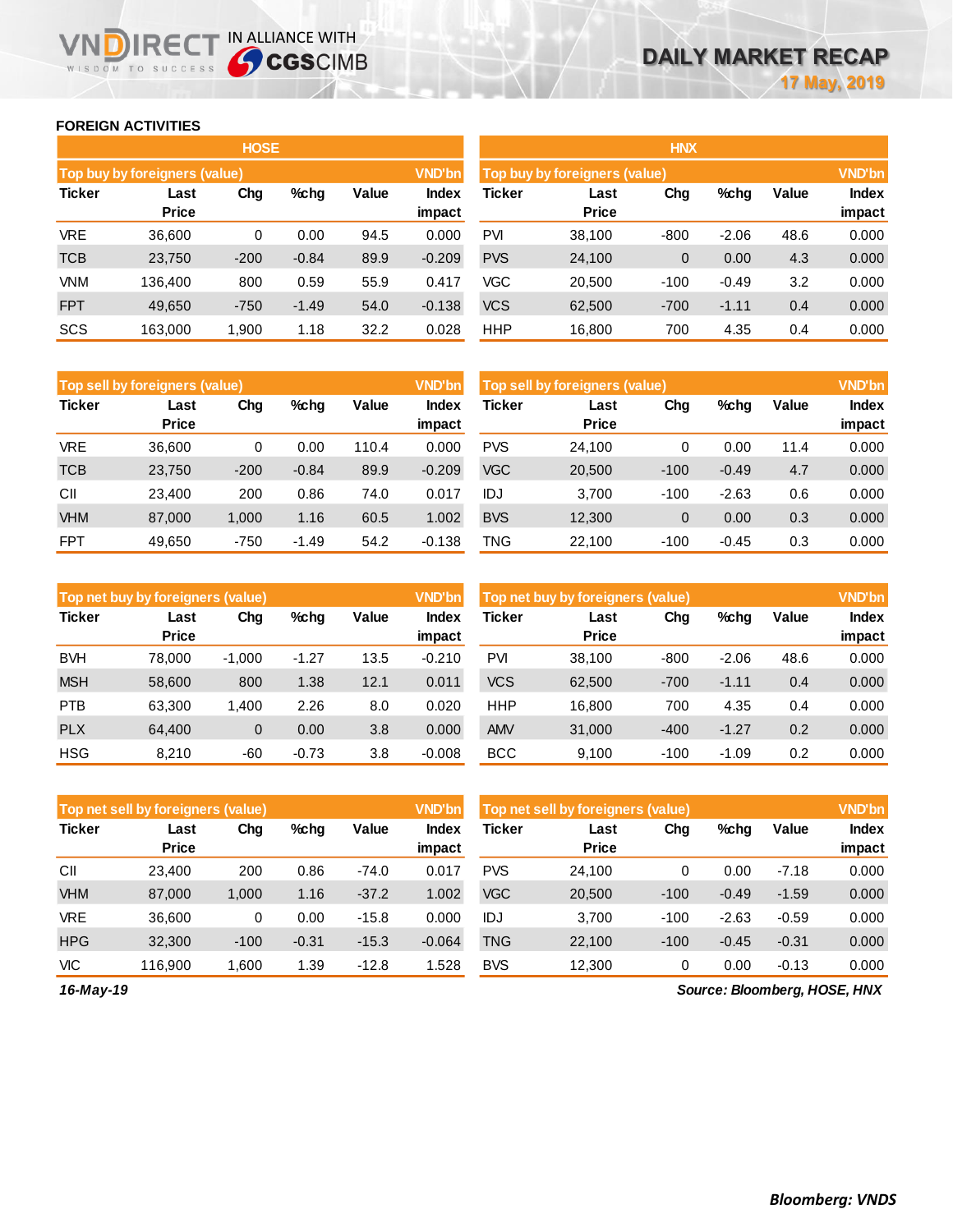### **TOP 60 MARKET CAP STOCKS SNAPSHOT ON HOSE**

IR<sub>E</sub>

WISDOM TO SUCCESS

IN ALLIANCE WITH

**17 May, 2019**

| No. Ticker | <u>Price</u> |            | Price change (%) |            |                |                |               |      | Mkt. Cap Outs. Vol. Float ratio Avail. Fil Ave. daily vol. | P/E                      | P/B          | <b>ROE</b> | <b>ROA</b>    |  |
|------------|--------------|------------|------------------|------------|----------------|----------------|---------------|------|------------------------------------------------------------|--------------------------|--------------|------------|---------------|--|
|            | <b>VND</b>   | 1M         | 3M               | 6M         | <b>US\$mln</b> | <b>MIn'shs</b> | $\frac{9}{6}$ |      | $% (30 days-shs)$                                          | $\pmb{\chi}$             | $\pmb{\chi}$ | $\%$       | $\%$          |  |
| 1 VIC VM   | 116,900      | 3.4        | 4.4              | 29.7       | 16,019         | 3,192          | 57.6          | 27.7 | 594,583                                                    | 89.7                     | 6.6          | 8.9        | 1.4           |  |
| 2 VHM VM   | 87,000       | $-4.4$     | 7.1              | 22.2       | 12,512         | 3,350          | 30.3          | 33.6 | 642,475                                                    | 19.3                     | 6.7          | 57.0       | 16.7          |  |
| 3 VCB VM   | 66,800       | $-0.9$     | 12.6             | 25.6       | 10,637         | 3,709          | 25.2          | 6.3  | 620,983                                                    | 15.3                     | 3.4          | 24.5       | 1.5           |  |
| 4 VNM VM   | 136,400      | 0.3        | $-2.7$           | 18.6       | 10,198         | 1,741          | 46.2          | 40.6 | 721,818                                                    | 25.5                     | 8.4          | 34.4       | 28.0          |  |
| 5 GAS VM   | 110,100      | 4.6        | 17.1             | 15.9       | 9,048          | 1,914          | 4.2           | 45.3 | 403,147                                                    | 18.1                     | 4.8          | 27.0       | 18.5          |  |
| 6 SAB VM   | 245,000      | $-0.5$     | 2.8              | 0.0        | 6,746          | 641            | 10.4          | 36.6 | 30,965                                                     | 37.8                     | 9.7          | 28.0       | 19.6          |  |
| 7 BID VM   | 32,600       | $-8.2$     | $-1.7$           | 1.2        | 4,785          | 3,419          | 4.4           | 26.9 | 1,011,480                                                  | 15.2                     | 2.1          | 14.5       | 0.6           |  |
| 8 MSN VM   | 87,000       | $-0.9$     | 2.7              | 9.3        | 4,345          | 1,163          | 24.9          | 8.4  | 364,597                                                    | 19.1                     | 3.4          | 22.0       | $7.8$         |  |
| 9 VREVM    | 36,600       | 7.6        | 18.3             | 22.0       | 3,660          | 2,329          | 100.0         | 16.8 | 2,100,792                                                  | 35.4                     | 3.0          | 8.8        | 6.3           |  |
| 10 TCB VM  | 23,750       | $-3.3$     | $-12.8$          | $-7.6$     | 3,566          | 3,497          | 81.6          | 0.0  | 1,425,611                                                  | 9.8                      | 1.5          | 18.6       | $2.8\,$       |  |
| 11 CTG VM  | 21,100       | $-2.1$     | 1.4              | $-3.9$     | 3,373          | 3,723          | 15.8          | 0.0  | 2,436,456                                                  | 14.2                     | 1.1          | 8.1        | 0.5           |  |
| 12 PLX VM  | 64,400       | 5.6        | 13.6             | 14.2       | 3,237          | 1,171          | 7.3           | 8.6  | 794,476                                                    | 18.9                     | 3.4          | 18.2       | 6.4           |  |
| 13 HPG VM  | 32,300       | 1.7        | 2.2              | $-8.2$     | 2,945          | 2,124          | 51.1          | 9.2  | 2,760,275                                                  | 8.4                      | 1.6          | 21.4       | 11.7          |  |
| 14 VJC VM  | 118,000      | 4.1        | $-2.7$           | $-7.7$     | 2,744          | 542            | 53.1          | 9.6  | 726,127                                                    | 12.0                     | 4.6          | 43.3       | 15.1          |  |
| 15 HVN VM  | 40,600       | <b>N/A</b> | <b>N/A</b>       | <b>N/A</b> | 2,472          | 1,418          | 2.8           | 20.3 | <b>N/A</b>                                                 | 23.2                     | 3.2          | 13.4       | 2.7           |  |
| 16 BVH VM  | 78,000       | $-14.6$    | $-18.3$          | $-17.7$    | 2,347          | 701            | 31.2          | 24.1 | 286,467                                                    | 48.1                     | 3.6          | 7.7        | $1.0$         |  |
| 17 NVL VM  | 58,500       | 4.7        | 1.7              | $-16.1$    | 2,337          | 930            | 32.2          | 31.8 | 439,202                                                    | 15.9                     | 2.8          | 20.8       | 5.6           |  |
| 18 VPB VM  | 18,900       | $-1.3$     | $-11.1$          | $-6.9$     | 1,994          | 2,457          | 69.0          | 0.0  | 1,685,919                                                  | 7.0                      | 1.3          | 19.7       | 2.2           |  |
| 19 MBB VM  | 21,300       | $-0.9$     | $-3.4$           | 0.2        | 1,933          | 2,113          | 55.2          | 0.0  | 2,573,167                                                  | 7.1                      | 1.3          | 20.2       | 1.8           |  |
| 20 MWG VM  | 86,000       | 5.3        | $-0.1$           | 7.0        | 1,636          | 443            | 87.1          | 0.0  | 365,369                                                    | 12.0                     | 3.8          | 36.0       | 11.5          |  |
| 21 POW VM  | 15,200       | 1.3        | $-9.3$           | <b>N/A</b> | 1,528          | 2,342          | 88.4          | 34.4 | 1,561,688                                                  | 18.5                     | 1.5          | 7.8        | 3.2           |  |
| 22 FPT VM  | 49,650       | 3.7        | 12.3             | 16.1       | 1,314          | 617            | 82.0          | 0.0  | 952,699                                                    | 11.1                     | 2.3          | 21.9       | 10.2          |  |
| 23 HDB VM  | 27,300       | $-4.5$     | $-10.2$          | $-8.8$     | 1,150          | 981            | 72.6          | 4.8  | 1,462,279                                                  | 9.4                      | 1.7          | 19.1       | 1.4           |  |
| 24 EIB VM  | 18,000       | 3.4        | 1.1              | 32.8       | 950            | 1,229          | 79.0          | 0.1  | 184,089                                                    | 44.6                     | 1.5          | 3.3        | 0.3           |  |
| 25 STB VM  | 12,000       | $-0.4$     | $-7.7$           | $-0.8$     | 929            | 1,804          | 93.9          | 9.4  | 2,664,363                                                  | 9.7                      | 0.8          | 9.1        | 0.6           |  |
| 26 BHN VM  | 92,600       | 12.4       | 12.1             | 12.0       | 922            | 232            | 0.9           | 31.4 | 1,126                                                      | 46.1                     | 4.9          | 11.3       | 5.2           |  |
| 27 TPB VM  | 23,300       | 5.0        | 9.9              | 15.0       | 851            | 851            | 70.6          | 0.0  | 988,563                                                    | 9.8                      | 1.7          | 21.5       | 1.5           |  |
| 28 ROS VM  | 32,650       | 3.7        | $-3.0$           | $-10.8$    | 796            | 568            | 27.0          | 46.4 | 8,787,002                                                  | 86.9                     | 3.1          | 3.7        | $2.0\,$       |  |
| 29 PNJ VM  | 102,900      | 4.3        | 6.4              | 10.6       | 738            | 167            | 67.0          | 0.0  | 280,007                                                    | 16.1                     | 4.3          | 29.1       | 19.4          |  |
| 30 DHG VM  | 116,100      | 1.9        | 24.8             | 41.1       | 652            | 131            | 22.3          | 45.8 | 35,303                                                     | 27.6                     | 5.0          | 19.0       | 14.7          |  |
| 31 HNG VM  | 15,450       | 2.3        | $-1.6$           | $-3.1$     | 588            | 887            | 34.2          | 48.2 | 788,594                                                    | <b>N/A</b>               | 1.3          | $-7.1$     | $-2.6$        |  |
| 32 SSIVM   | 25,550       | $-4.5$     | $-4.8$           | $-7.8$     | 559            | 509            | 63.8          | 41.5 | 1,325,060                                                  | 11.8                     | 1.4          | 11.9       | 4.7           |  |
| 33 KDH VM  | 30,400       | $-3.5$     | $-2.6$           | 1.7        | 540            | 414            | 73.3          | 1.9  | 222,860                                                    | 15.4                     | 1.8          | 12.2       | 8.5           |  |
| 34 REE VM  | 32,900       | 3.9        | $-6.3$           | 5.8        | 438            | 310            | 84.4          | 0.0  | 412,380                                                    | 5.8                      | 1.1          | 20.6       | 10.8          |  |
| 35 SBT VM  | 17,650       | $-4.6$     | $-16.5$          | $-13.4$    | 398            | 525            | 30.2          | 89.1 | 1,225,614                                                  | 23.5                     | 1.5          | 6.1        | 2.4           |  |
| 36 PPC VM  | 28,750       | 13.0       | 20.0             | 56.3       | 396            | 321            | 24.6          | 34.3 | 759,573                                                    | 7.8                      | 1.6          | 20.4       | 16.0          |  |
| 37 CTD VM  | 119,000      | $-4.0$     | $-14.7$          | $-19.5$    | 390            | 76             | 85.6          | 2.9  | 192,142                                                    | 7.0                      | 1.1          | 16.9       | 9.5           |  |
| 38 GEX VM  | 22,300       | $-0.9$     | $-3.0$           | $-10.8$    | 389            | 407            | 64.7          | 33.1 | 670,677                                                    | 8.6                      | 1.6          | 19.1       | 6.1           |  |
| 39 VHC VM  | 92,800       | $-3.2$     | $-3.1$           | $-14.8$    | 368            | 92             | 37.7          | 65.0 | 180,169                                                    | 5.2                      | 2.0          | 46.0       | 29.5          |  |
| 40 PDR VM  | 25,100       | 7.2        | 15.2             | 17.2       | 353            | 328            | 37.7          | 41.9 | 1,089,282                                                  | 13.1                     | 2.3          | 19.7       | 6.2           |  |
| 41 HCM VM  | 27,050       | 0.4        | 4.4              | $-3.4$     | 351            | 302            | 76.2          | 43.0 | 581,229                                                    | 13.5                     | 1.1          | 14.1       | 7.3           |  |
| 42 SCS VM  |              | $1.4$      | 11.4             |            |                |                |               |      |                                                            | 21.1                     | 10.9         | 48.6       | 43.6          |  |
|            | 163,000      |            |                  | 8.7        | 350            | 50             | 99.1          | 30.5 | 13,932                                                     |                          |              |            |               |  |
| 43 NT2 VM  | 27,900       | 2.2        | $-5.1$           | 10.3       | 345            | 288            | 32.1          | 25.8 | 121,094                                                    | 11.4                     | 2.1          | 15.5       | 7.5           |  |
| 44 PVD VM  | 20,650       | 6.7        | 21.1             | 27.9       | 339            | 383            | 49.4          | 26.4 | 3,785,912                                                  | 23.2                     | 0.6          | 2.7        | 1.7           |  |
| 45 GMD VM  | 26,000       | 0.0        | $-3.7$           | $-9.6$     | 331            | 297            | 63.2          | 0.0  | 226,845                                                    | 11.6                     | 1.3          | 11.3       | 7.1           |  |
| 46 PHR VM  | 55,700       | 10.3       | 45.8             | 79.7       | 324            | 135            | 33.0          | 40.9 | 383,954                                                    | 11.5                     | 2.8          | 24.0       | 13.6          |  |
| 47 TCH VM  | 21,250       | $-1.4$     | 1.2              | 4.7        | 322            | 353            | 50.0          | 41.7 | 752,804                                                    | 26.4                     | 1.7          | 6.5        | 5.1           |  |
| 48 NLG VM  | 30,850       | 7.9        | 14.7             | 8.8        | 317            | 239            | 61.0          | 0.0  | 804,352                                                    | 7.4                      | 1.5          | 21.6       | 9.9           |  |
| 49 DPM VM  | 17,850       | $-1.4$     | $-22.4$          | $-5.6$     | 300            | 391            | 38.1          | 26.2 | 242,759                                                    | 13.8                     | 0.9          | 7.2        | 5.2           |  |
| 50 HT1 VM  | 17,850       | 11.6       | 13.0             | 32.2       | 292            | 382            | 20.0          | 42.7 | 269,604                                                    | 10.2                     | 1.3          | 12.6       | 6.3           |  |
| 51 KBC VM  | 14,300       | $-4.0$     | 0.0              | 18.2       | 288            | 470            | 75.4          | 27.8 | 1,899,635                                                  | 10.7                     | 0.7          | 7.1        | 3.8           |  |
| 52 DXG VM  | 19,150       | $-13.7$    | $-22.5$          | $-23.4$    | 288            | 350            | 66.8          | 1.6  | 1,132,295                                                  | 5.7                      | 1.3          | 25.1       | 9.3           |  |
| 53 VPI VM  | 41,700       | 3.5        | 1.5              | $-3.7$     | 286            | 160            | 100.0         | 39.7 | 261,455                                                    | 15.8                     | 3.0          | 20.6       | 8.1           |  |
| 54 PAN VM  | 34,500       | $-8.2$     | $-12.4$          | $1.2$      | 252            | 170            | 47.3          | 3.6  | 51,466                                                     | 19.9                     | 1.6          | 8.8        | 3.5           |  |
| 55 CII VM  | 23,400       | $-2.5$     | 2.2              | $-10.5$    | 249            | 248            | 83.4          | 16.4 | 304,130                                                    | 69.5                     | 1.2          | 1.7        | 0.4           |  |
| 56 HPX VM  | 26,250       | 4.6        | 10.3             | 10.3       | 225            | 200            | 89.0          | 35.2 | 409,248                                                    | 11.7                     | 2.1          | 19.4       | 6.5           |  |
| 57 VCIVM   | 30,850       | $-13.6$    | $-17.5$          | $-38.2$    | 216            | 163            | 65.7          | 62.8 | 124,208                                                    | 6.1                      | 1.4          | 24.7       | 12.7          |  |
| 58 HAG VM  | 5,300        | 0.2        | 2.5              | $-5.2$     | 211            | 927            | 63.8          | 40.6 | 2,812,681                                                  | 32.5                     | 0.4          | 1.1        | 0.3           |  |
| 59 VCF VM  | 179,000      | $-7.7$     | 19.8             | 16.6       | 204            | 27             | 0.6           | 48.4 | 985                                                        | 7.9                      | 3.1          | 49.3       | 31.1          |  |
| 60 PVT VM  | 16,450       | $-1.5$     | $-6.5$           | $-2.9$     | 199            | 281            | 38.0          | 16.1 | 319,321                                                    | 6.9                      | 1.2          | 17.5       | 6.8           |  |
|            |              |            |                  |            |                |                |               |      |                                                            | <b>Source: Bloomberg</b> |              |            | <b>16 May</b> |  |